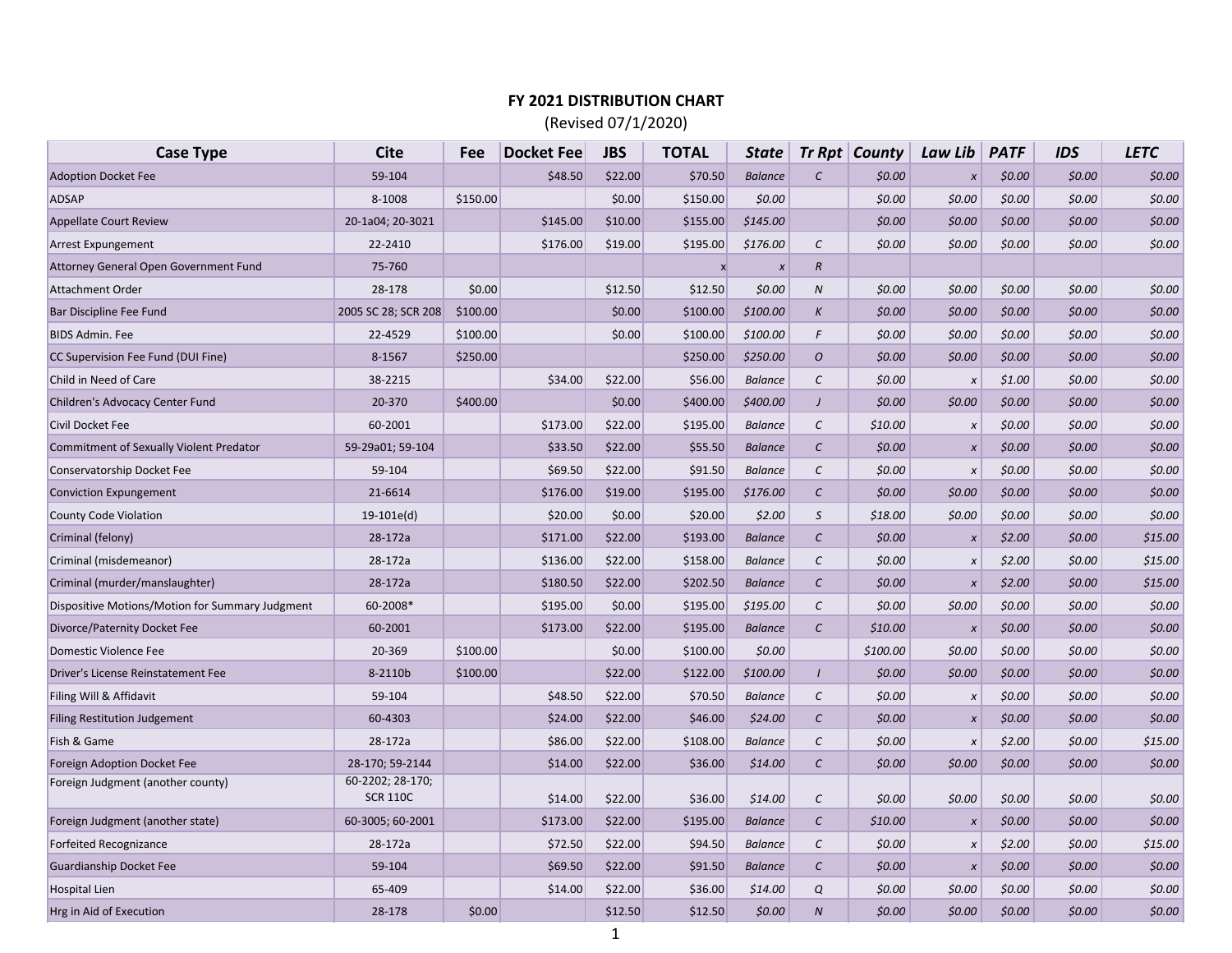## **FY 2021 DISTRIBUTION CHART**

(Revised 07/1/2020)

| <b>Case Type</b>                          | <b>Cite</b>       | Fee      | <b>Docket Fee</b> | <b>JBS</b> | <b>TOTAL</b> | <b>State</b>   |                  | $Tr Rpt  $ County | Law Lib      | <b>PATF</b> | <b>IDS</b> | <b>LETC</b> |
|-------------------------------------------|-------------------|----------|-------------------|------------|--------------|----------------|------------------|-------------------|--------------|-------------|------------|-------------|
| Human Trafficking Victim Assistance Fund  | 21-5426; 75-758   |          |                   |            | $\mathsf{x}$ | $\pmb{\chi}$   | P                |                   |              |             |            |             |
| Juvenile Expungement                      | 38-2312           |          | \$176.00          | \$19.00    | \$195.00     | \$176.00       | $\mathcal{C}$    | \$0.00            | \$0.00       | \$0.00      | \$0.00     | \$0.00      |
| Juvenile Offender                         | 38-2314           |          | \$34.00           | \$22.00    | \$56.00      | <b>Balance</b> | $\mathcal{C}$    | \$0.00            | $\pmb{\chi}$ | \$1.00      | \$0.00     | \$0.00      |
| Juvenile Probation Fee (felony)           | 20-167; A.O. 251* | \$120.00 |                   | \$0.00     | \$120.00     | \$0.00         |                  | \$120.00          | \$0.00       | \$0.00      | \$0.00     | \$0.00      |
| Juvenile Probation Fee (misdemeanor)      | 20-167; A.O. 251* | \$60.00  |                   | \$0.00     | \$60.00      | \$0.00         |                  | \$60.00           | \$0.00       | \$0.00      | \$0.00     | \$0.00      |
| Juvenile Tobacco                          | 28-172a           |          | \$86.00           | \$22.00    | \$108.00     | <b>Balance</b> | $\mathcal{C}$    | \$0.00            | $\pmb{\chi}$ | \$2.00      | \$0.00     | \$15.00     |
| <b>KBI DNA Database Fee</b>               | 75-724            | \$200.00 |                   | \$0.00     | \$200.00     | \$200.00       | L                | \$0.00            | \$0.00       | \$0.00      | \$0.00     | \$0.00      |
| <b>KBI Laboratory Fee</b>                 | 28-176            | \$400.00 |                   | \$0.00     | \$400.00     | \$0.00         |                  | \$0.00            | \$0.00       | \$0.00      | \$0.00     | \$0.00      |
| Limited Civil Docket Fee (\$500 or less)  | 61-4001           |          | \$35.00           | \$19.00    | \$54.00      | <b>Balance</b> | $\cal C$         | \$5.00            | $\pmb{\chi}$ | \$0.00      | \$0.00     | \$0.00      |
| Limited Civil Docket Fee (over \$500)     | 61-4001           |          | \$55.00           | \$19.00    | \$74.00      | <b>Balance</b> | $\mathcal{C}$    | \$10.00           | $\pmb{\chi}$ | \$0.00      | \$0.00     | \$0.00      |
| Limited Civil Docket Fee (over \$5000)    | 61-4001           |          | \$101.00          | \$19.00    | \$120.00     | <b>Balance</b> | $\mathcal{C}$    | \$10.00           | $\pmb{\chi}$ | \$0.00      | \$0.00     | \$0.00      |
| Lis Pendens                               | 28-170            |          | \$14.00           | \$22.00    | \$36.00      | \$14.00        | Q                | \$0.00            | \$0.00       | \$0.00      | \$0.00     | \$0.00      |
| Marriage License                          | 23-2510           | \$59.00  |                   | \$26.50    | \$85.50      | \$59.00        | H                | \$0.00            | \$0.00       | \$0.00      | \$0.00     | \$0.00      |
| Mechanic's Lien                           | 28-170            |          | \$14.00           | \$22.00    | \$36.00      | \$14.00        | Q                | \$0.00            | \$0.00       | \$0.00      | \$0.00     | \$0.00      |
| <b>Municipal Court Appeals</b>            | 28-172a           |          | \$72.50           | \$22.00    | \$94.50      | <b>Balance</b> | $\mathcal{C}$    | \$0.00            | $\pmb{\chi}$ | \$2.00      | \$0.00     | \$15.00     |
| Notice of Intent to Perform               | 28-170; 60-1103   |          | \$14.00           | \$22.00    | \$36.00      | \$14.00        | Q                | \$0.00            | \$0.00       | \$0.00      | \$0.00     | \$0.00      |
| Order for Garnishment Ch. 60              | 28-178; 60-729    |          | \$7.50            | \$12.50    | \$20.00      | \$7.50         | $\mathcal{C}$    | \$0.00            | \$0.00       | \$0.00      | \$0.00     | \$0.00      |
| Oil & Gas Mechanic's Lien                 | 28-170            |          | \$14.00           | \$22.00    | \$36.00      | \$14.00        | Q                | \$0.00            | \$0.00       | \$0.00      | \$0.00     | \$0.00      |
| Order for Garnishment                     | 28-178            |          |                   | \$12.50    | \$12.50      | \$0.00         | ${\cal N}$       | \$0.00            | \$0.00       | \$0.00      | \$0.00     | \$0.00      |
| Order or Writ of Execution                | 28-178            |          |                   | \$12.50    | \$12.50      | \$0.00         | $\boldsymbol{N}$ | \$0.00            | \$0.00       | \$0.00      | \$0.00     | \$0.00      |
| Personal Property Tax                     | 28-170            |          | \$14.00           | \$22.00    | \$36.00      | \$14.00        | Q                | \$0.00            | \$0.00       | \$0.00      | \$0.00     | \$0.00      |
| <b>Post Divorce Motion</b>                | 28-179            |          | \$40.00           | \$22.00    | \$62.00      | \$42.00        | $\mathcal{C}$    | \$0.00            | \$0.00       | \$0.00      | \$0.00     | \$0.00      |
| Post-Judgment Promotion of Ch 61 to Ch 60 | 28-170            |          | \$24.00           | \$22.00    | \$46.00      | \$24.00        | Q                | \$0.00            | \$0.00       | \$0.00      | \$0.00     | \$0.00      |
| Probate Conservatorship/Guardianship      | 59-104            |          | \$69.50           | \$22.00    | \$91.50      | <b>Balance</b> | $\mathcal{C}$    | \$0.00            | $\pmb{\chi}$ | \$0.00      | \$0.00     | \$0.00      |
| <b>Probate Descent</b>                    | 59-104            |          | \$49.50           | \$22.00    | \$71.50      | <b>Balance</b> | $\epsilon$       | \$0.00            | $\pmb{\chi}$ | \$0.00      | \$0.00     | \$0.00      |
| <b>Probate Estates</b>                    | 59-104            |          | \$109.50          | \$22.00    | \$131.50     | <b>Balance</b> | $\mathcal{C}$    | \$0.00            | $\pmb{\chi}$ | \$0.00      | \$0.00     | \$0.00      |
| Probate Transcript (another county)       | 59-104            |          | \$23.50           | \$22.00    | \$45.50      | <b>Balance</b> | $\mathcal{C}$    | \$0.00            | X            | \$0.00      | \$0.00     | \$0.00      |
| Probate Transcript (another state)        | 59-104            |          | \$173.00          | \$22.00    | \$195.00     | <b>Balance</b> | $\mathcal{C}$    | \$0.00            | $\pmb{\chi}$ | \$0.00      | \$0.00     | \$0.00      |
| <b>Probate Trust</b>                      | 59-104            |          | \$69.50           | \$22.00    | \$91.50      | <b>Balance</b> | $\mathcal{C}$    | \$0.00            | $\pmb{\chi}$ | \$0.00      | \$0.00     | \$0.00      |
| Probation Fee (felony)                    | 21-6607; 20-167   | \$120.00 |                   | \$0.00     | \$120.00     | \$0.00         | $\mathcal{M}$    | \$50.00           | \$0.00       | \$0.00      | \$0.00     | \$0.00      |
| Probation Fee (misdemeanor)               | 21-6607; 20-167   | \$60.00  |                   | \$0.00     | \$60.00      | \$0.00         | $\mathcal M$     | \$25.00           | \$0.00       | \$0.00      | \$0.00     | \$0.00      |
| <b>Refusal to Grant Letters</b>           | 59-104            |          | \$48.50           | \$22.00    | \$70.50      | <b>Balance</b> | $\mathcal{C}$    | \$0.00            | $\pmb{\chi}$ | \$0.00      | \$0.00     | \$0.00      |
| <b>Restitution Judgment</b>               | 28-170; 60-4301   |          | \$24.00           | \$22.00    | \$46.00      | \$24.00        | Q                | \$0.00            | \$0.00       | \$0.00      | \$0.00     | \$0.00      |